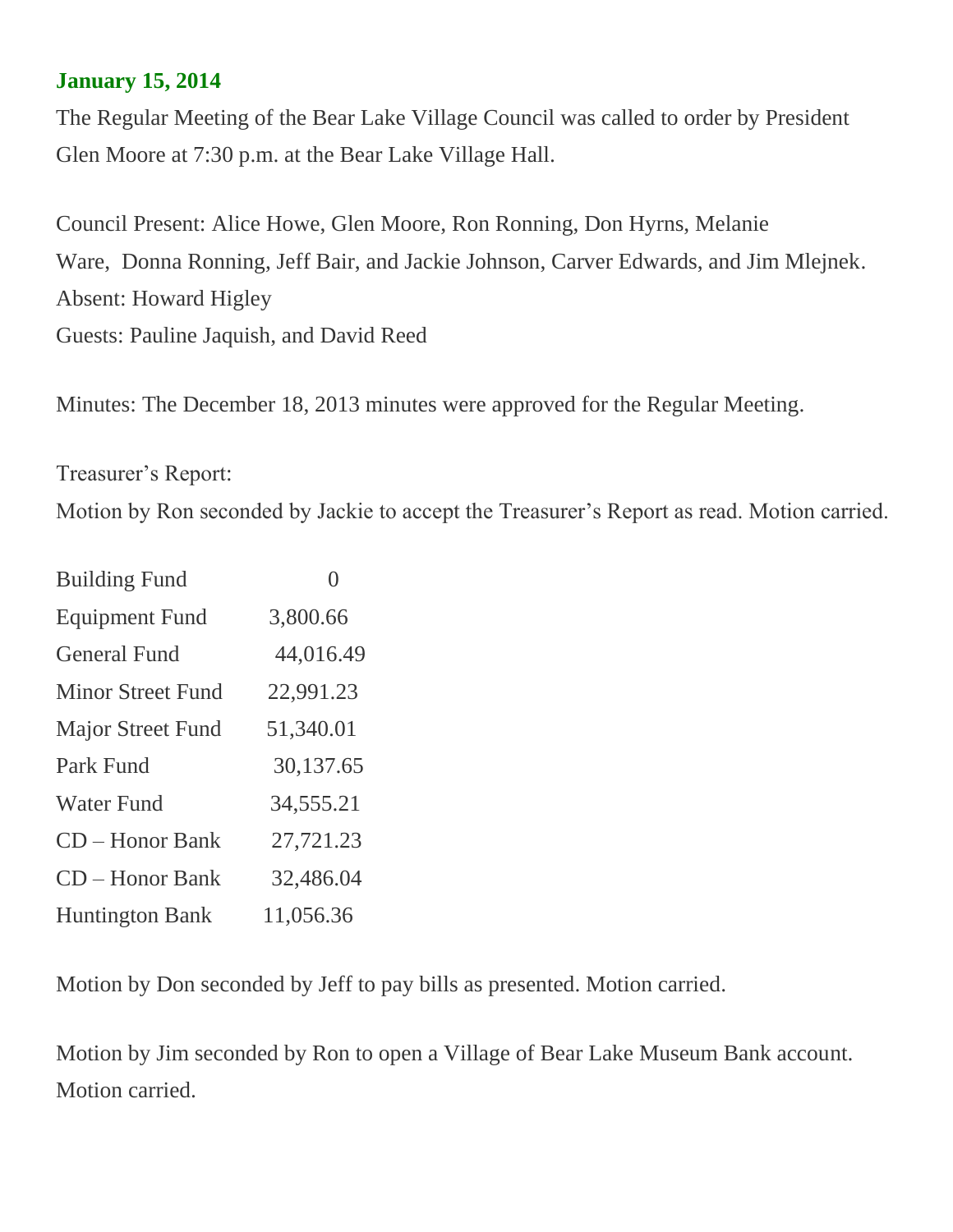Motion by Don seconded by Jackie to purchase Quickbooks payroll to assist with the Village payroll. Motion carried.

Discussions Held On:

-Pauline Jaquish shared the Village of Bear Lake Museum Committee Members, they are as follows: Chairman: Pauline Jaquish Secretary/Treasurer: Vicki Mackey Committee Members: Carver & Gloria Edwards, Jeff Harthun, Laura McBride, Bill Merriman, David Reed, Red Ronning, Carol Urbanus, and Linda Young.

-The Village received the BP grant and a bank account will be open.

-Some repairs noted that are needed for the Village Museum are a ramp for the entrance and a bathroom may need to be added, also some electrical needs attention and some ceiling tiles need to be replaced.

-Some volunteers have offered to paint and clean up the new Village Hall. We still need to wait for warmer weather to get water turned on.

-Pauline Jaquish to design a letter head to be used by the museum.

-2014 Budget Hearing will be held after our February 19, 2014 Regular meeting at approximately 8:30.

-If water is turned off the residence still gets a bill if they are outside the Village parameter. They also pay the shut off fee.

-There were some mistakes on the existing and future maps for the Master Plan. The errors are being corrected.

Meeting adjourned at 8:37 p.m.

Respectfully Submitted, Melanie Ware, Clerk

Bills To Be Paid: Bear Lake Ace Hardware – Ice Melt, Flag, Misc. \$368.63 Kent County Health Dept. – December Samples – \$64.00